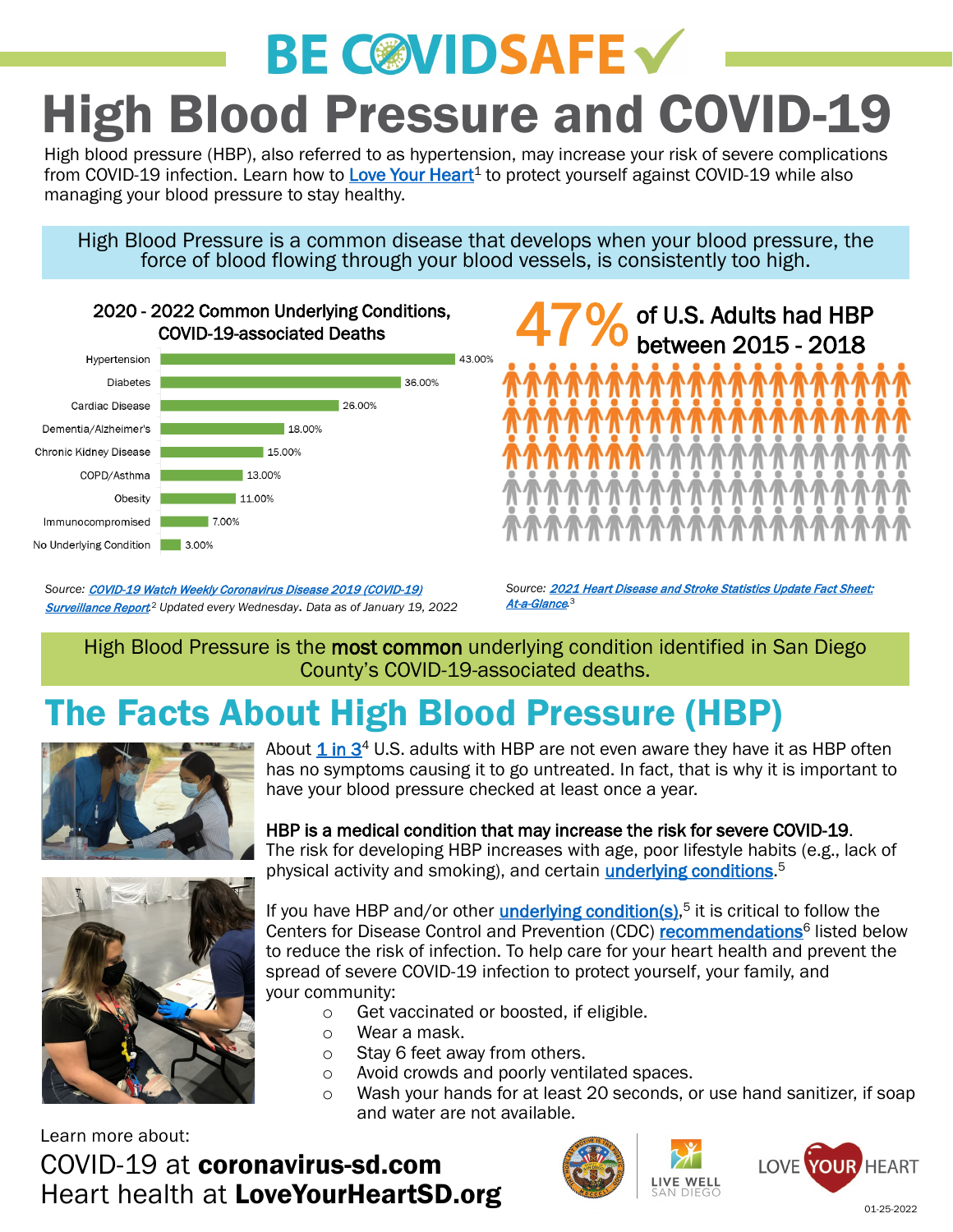## **BE COVIDSAFE V**

#### Understanding Blood Pressure Readings

The first step to managing blood pressure is to have your blood pressure checked.



Once you know your numbers, it is important to *understand what they mean<sup>7</sup>* and what is considered normal, elevated, high blood pressure (HBP), also referred to as hypertension, and hypertensive crisis.

If your numbers are anything but normal, follow-up with your doctor.

### Know Your Numbers

| <b>Blood Pressure Category</b>                             | <b>Systolic MM HG</b><br>(Upper Number) |        | <b>Diastolic MM HG</b><br>(Lower Number) |
|------------------------------------------------------------|-----------------------------------------|--------|------------------------------------------|
| Normal                                                     | Lower than 120                          | and    | Lower than 80                            |
| <b>Elevated Blood Pressure</b>                             | 120-129                                 | and    | 80                                       |
| <b>High Blood Pressure</b><br>(Hypertension) Stage 1       | 130-139                                 | or     | 80-89                                    |
| <b>High Blood Pressure</b><br>(Hypertension) Stage 2       | 140 or higher                           | or     | 90 or higher                             |
| <b>Hypertensive Crisis</b><br>(Consult doctor immediately) | Higher than 180                         | and/or | Higher than 120                          |

Note: A diagnosis of HBP must be confirmed with a medical professional. A doctor should also evaluate any unusually low blood pressure readings.

### How to Manage Blood Pressure and Stay Healthy

Eat Smart: Adapt Dietary Approaches to Stop HBP [\(DASH\) eating plan.](http://www.nhlbi.nih.gov/DASH)<sup>8</sup> This plan recommends eating fruits, vegetables, whole grains, lean proteins, and fat-free or low-fat dairy products.

Manage Stress: Too much [stress](https://www.heart.org/en/health-topics/high-blood-pressure/changes-you-can-make-to-manage-high-blood-pressure/managing-stress-to-control-high-blood-pressure)<sup>9</sup> can encourage behaviors that increase blood pressure, such as poor diet, physical inactivity, and using tobacco or drinking alcohol more than usual. Too much stress can encourage behaviors that increase blood pressure. Consider meditation or yoga to reduce unhealthy behaviors such as physical inactivity.

Move More: Regular [physical activity](https://www.heart.org/en/healthy-living/fitness)<sup>10</sup> makes your heart stronger. A stronger heart can pump more blood with less effort. As a result, the force on your arteries decreases, lowering your blood pressure.

Manage Weight: Being overweight<sup>11</sup> puts extra strain on your heart, increasing the risk for developing HBP and damaging your blood vessels. Slight weight loss can reduce HBP and reduce the strain on your heart.

Don't Smoke: Every time you smoke, vape, or use [tobacco](https://www.heart.org/en/health-topics/high-blood-pressure/changes-you-can-make-to-manage-high-blood-pressure/smoking-high-blood-pressure-and-your-health),<sup>12</sup> the nicotine can cause a temporary increase in blood pressure. Within one year after quitting, your risk of heart disease goes down by half.

Take Your Medication Properly: [HBP medication](https://www.heart.org/-/media/Files/Health-Topics/Answers-by-Heart/What-Is-HBP-Medicine.pdf)<sup>13</sup> only works when you take it as prescribed. If prescribed to you, continue to take HBP medications as instructed according to your prescribing health care provider. Take your medications at the same time, every day.

Learn more about:

COVID-19 at coronavirus-sd.com Heart health at LoveYourHeartSD.org **1998 SAN DIEGO** 01-25-2022